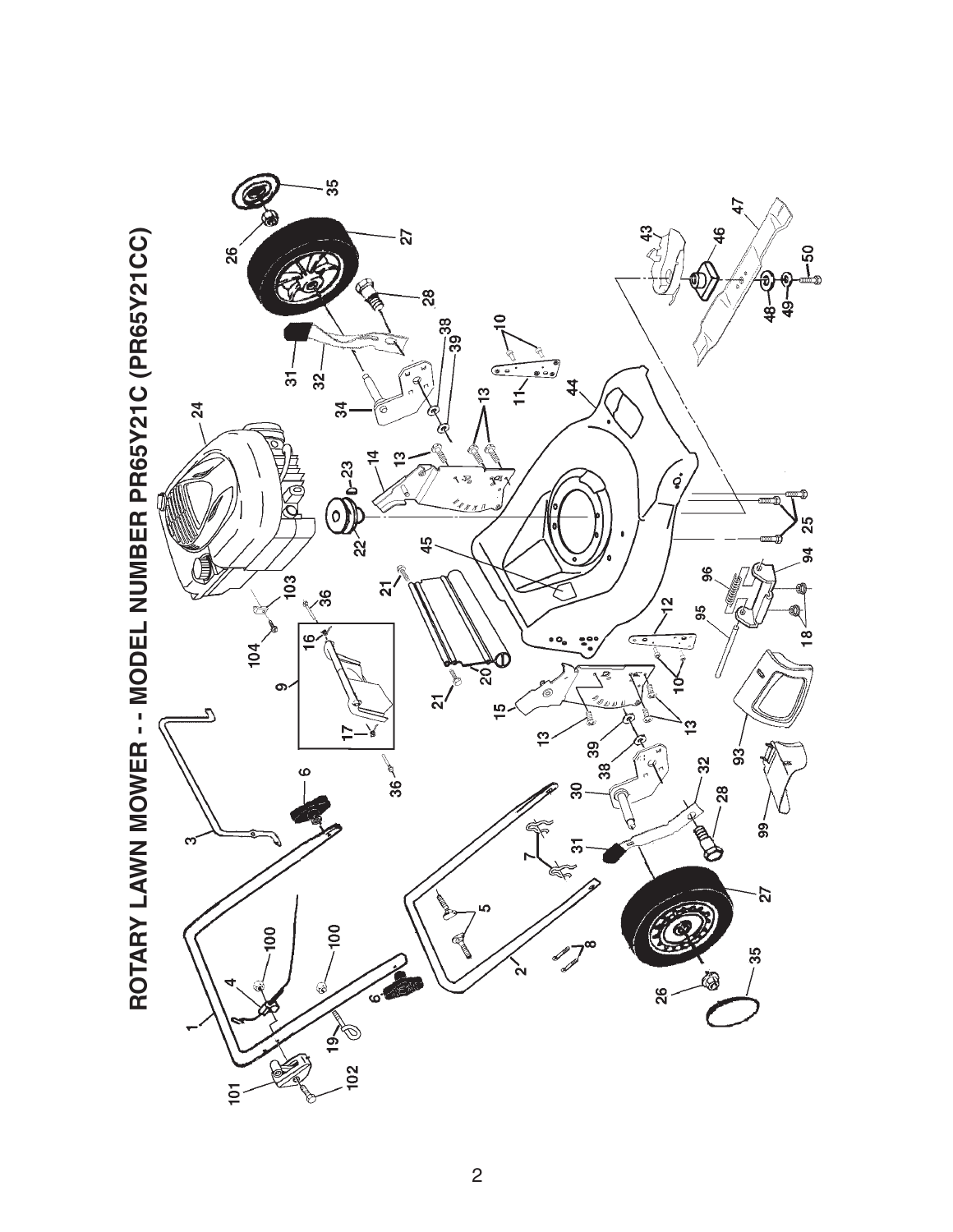| <b>DESCRIPTION</b>                               | Hex Head Machine Screw 3/8-24 x 1-3/8 Grade 8<br>Replacement Parts Manual, English / French<br>Helical Washer 3/8-24 x 1-3/8 Grade 8<br>NOTE: All component dimensions given in U.S. inches.<br>Warning Decal (Not Shown)<br>Operator's Manual, English<br>Operator's Manual, French<br>Kit, Lawn Mower Housing<br>Axle Arm Assembly, LR<br>Discharge Deflector<br><b>Hardened Washer</b><br>Selector Spring<br>Throttle Control<br><b>Blade Adapter</b><br>Selector Knob<br>Hinge Bracket<br>Danger Decal<br><b>Mulcher Door</b><br>Debris Shield<br>Spring<br>Rod, Hinge<br>Blade, 21"<br>Push Nut<br>Nut, Hex<br>Hubcap<br>Washer<br>Clamp<br>Screw<br>Screw<br>Bolt                                                                                    |
|--------------------------------------------------|------------------------------------------------------------------------------------------------------------------------------------------------------------------------------------------------------------------------------------------------------------------------------------------------------------------------------------------------------------------------------------------------------------------------------------------------------------------------------------------------------------------------------------------------------------------------------------------------------------------------------------------------------------------------------------------------------------------------------------------------------------|
| PART<br>$\dot{\mathbf{z}}$<br><b>KEY<br/>NO.</b> | 1 inch = $25.4$ mm<br>186576X004<br>75060X004<br>07339X<br>111190X<br>176235<br>175083<br>176710<br>175066<br>175735<br>175285<br>88983<br>184193<br>76185<br>184590<br>189028<br>851074<br>851084<br>175650<br>170294<br>183365<br>172788<br>70143<br>850263<br>132004<br>162300<br>172787<br>175071<br>83816<br>77400<br>$103 - 103$<br>$\overline{5}$<br>100<br>$\overline{101}$<br>96<br>99<br>38<br>$\frac{6}{4}$<br>$\frac{9}{4}$<br>ლ<br>36<br>89<br>ဘ္<br>ഥ                                                                                                                                                                                                                                                                                        |
| <b>DESCRIPTION</b>                               | Engine, Briggs & Stratton, Model Number 123K02<br>Numbers 16 and 17)<br>ew 3/8-16 x 1-1/8<br>(For engine service and replacement parts,<br>call Briggs & Stratton at 1-800-233-3723<br>Handle Bracket Assembly, LH<br>Handle Bracket Assembly, RH<br>Hex Head Thread Rolling Scr<br>Kit, Rear Door (Includes Key<br>Hinge Screw 1/4-20 x 1-1/4<br>Engine Zone Control Cable<br>Axle Arm Assembly, RR<br>Keps Locknut 1/4-20<br>Support Bracket, RH<br>Support Bracket, LH<br>Screw 1/4-20 x 5/8<br>Hex Flange Nut<br>Upper Handle<br>Lower Handle<br>Hairpin Cotter<br>Engine Pulley<br>Hi-Pro Key<br>Shoulder Bolt<br>Handle Knob<br>Rope Guide<br>Control Bar<br>Handle Bolt<br>Spring, LH<br>Spring, RH<br>Rear Skirt<br>Pop Rivet<br>Wire Tie<br>Wheel |
| PART<br>$\frac{1}{2}$<br><b>KEY</b><br>NO.       | 75069X479<br>175082X479<br>83496X479<br>51721X479<br>75070X479<br>175081X479<br>86575X004<br>7060410<br>73800400<br>131959<br>180479<br>128415<br>179585<br>150406<br>133107<br>136376<br>180072<br>189005<br>87723<br>180406<br>187664<br>180071<br>146771<br>184941<br>83923<br>51793<br>66426<br>88652<br>5<br>202020<br>22<br>$0.00 \times 10^{-1}$<br>တ<br>ಔ<br><u>ດ</u> ຕ<br>ᡪ<br>$\overline{\Omega}$<br>456660                                                                                                                                                                                                                                                                                                                                      |

ROTARY LAWN MOWER -- MODEL NUMBER PR65Y21C (PR65Y21CC) **ROTARY LAWN MOWER - - MODEL NUMBER PR65Y21C (PR65Y21CC)**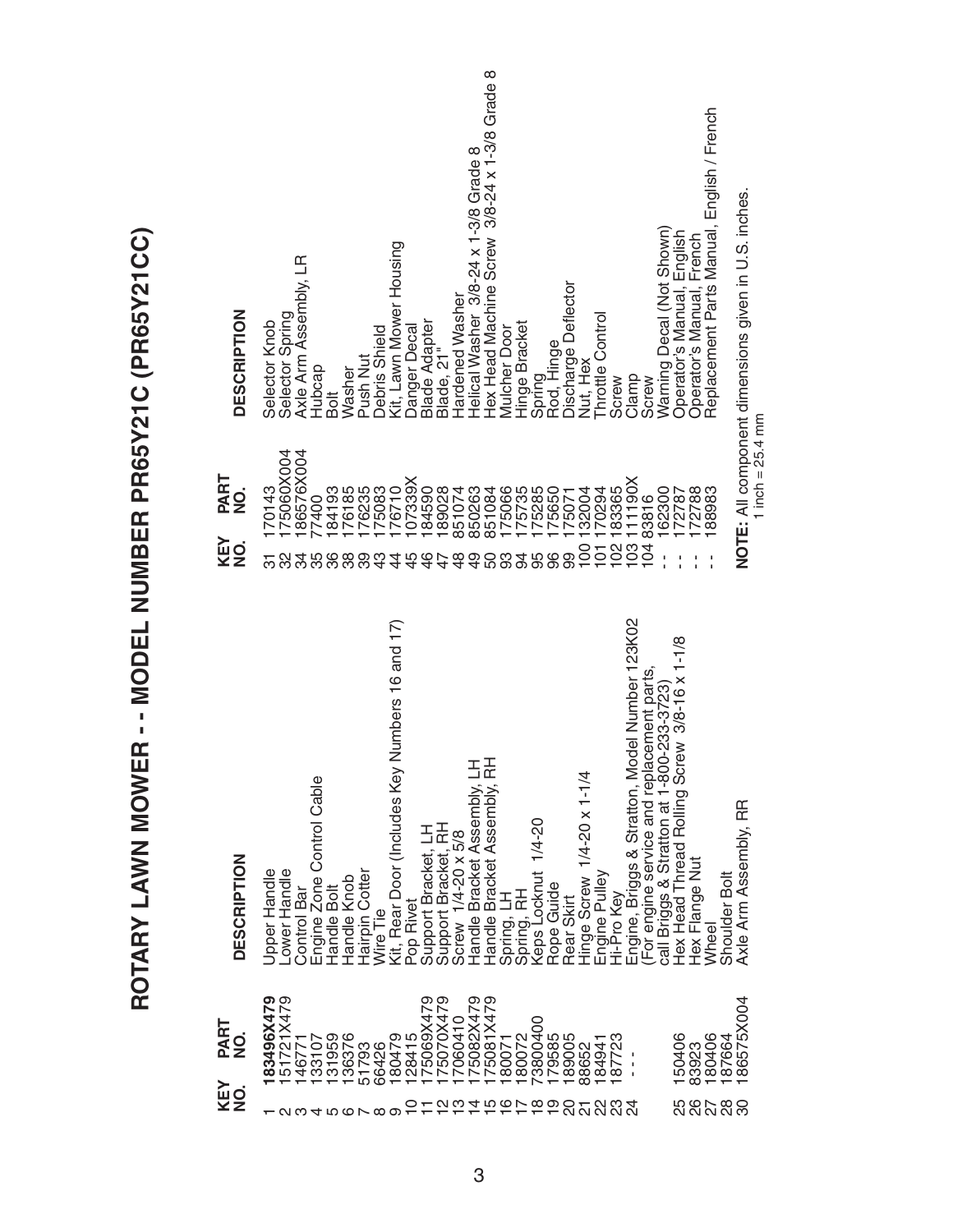

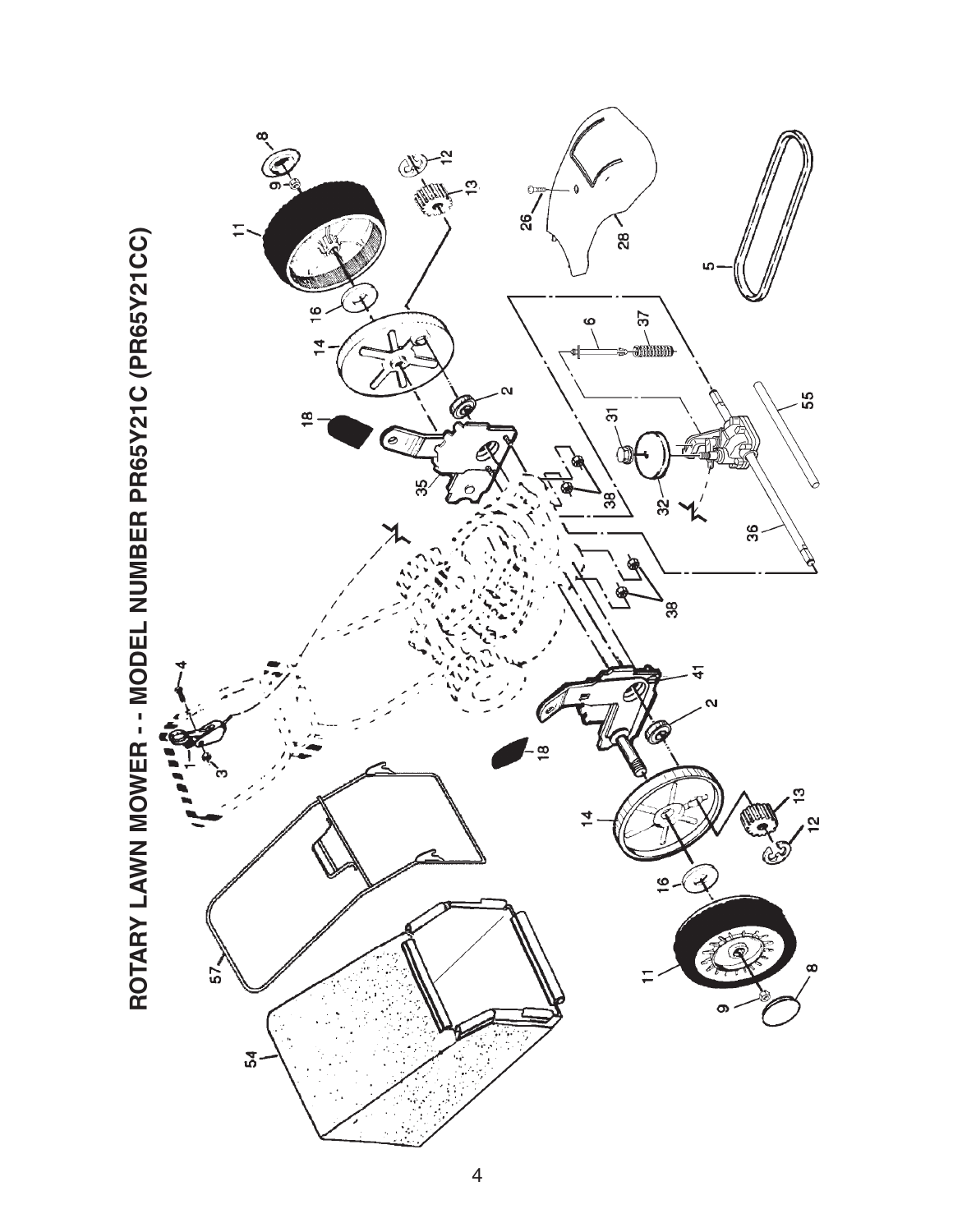ROTARY LAWN MOWER -- MODEL NUMBER PR65Y21C (PR65Y21CC) **ROTARY LAWN MOWER - - MODEL NUMBER PR65Y21C (PR65Y21CC)**

| <b>DESCRIPTION</b>  | Control Cable Assembly | Bearing, Wheel Adjuster | $1/4 - 20$<br>Jut, Hex, Flanged | Hex Washer Head Screw 1/4-20 x 2.12 | V-Belt | Spring Retainer | dubcap | -ocknut | Wheel & Tire Assembly | E-Ring  | ninion | <b>Just Cover</b> | Nasher 1/2 x 1-1/2 x 134 | Selector Knob      | Pan Head Tapping Screw #10-24 x 2-3/4 |
|---------------------|------------------------|-------------------------|---------------------------------|-------------------------------------|--------|-----------------|--------|---------|-----------------------|---------|--------|-------------------|--------------------------|--------------------|---------------------------------------|
| <b>PART<br/>NO.</b> | 84587                  | 167387                  | $\overline{0.21}$<br>191        | 158755                              | 175436 | 150495          | 77400  | 45212   | 180766                | 2000058 | 137054 | 180504            | 67725                    | 70143              | 75262                                 |
| KEY<br>o<br>Z       |                        |                         |                                 |                                     |        | ഥ ധ യ ത         |        |         |                       |         |        | 4                 | $\overline{\circ}$       | $\frac{\infty}{1}$ | ရွ                                    |

| <b>DESCRIPTION</b> | Gear Case Assembly (See Breakdown)<br>Includes Knob and Bearing)<br>Locknut, Hex 1/4-20<br>Kit, Wheel Adjuster, RH<br>(Includes Knob and Bearing)<br>Kit, Wheel Adjuster, LH<br>Frame, Grassbag<br><b>Driveshaft Cover</b><br><b>Hex Flange Nut</b><br><b>Drive Pulley</b><br><b>Dive Cover</b><br>Grassbag<br>Spring |  |
|--------------------|-----------------------------------------------------------------------------------------------------------------------------------------------------------------------------------------------------------------------------------------------------------------------------------------------------------------------|--|
| PART<br>NO.        | 73800400<br>172290<br>181466<br>132010<br>137090<br>188985<br>180184<br>175739<br>188815<br>189407<br>172291                                                                                                                                                                                                          |  |
| KEY<br>NO.         | 8<br>28<br>32<br>86<br>55<br>4<br>55<br>88<br>57<br>35<br>57<br>$\frac{1}{4}$<br>5                                                                                                                                                                                                                                    |  |

NOTE: All component dimensions given in U.S. inches.<br>1 inch = 25.4 mm **NOTE:** All component dimensions given in U.S. inches. 1 inch  $= 25.4$  mm